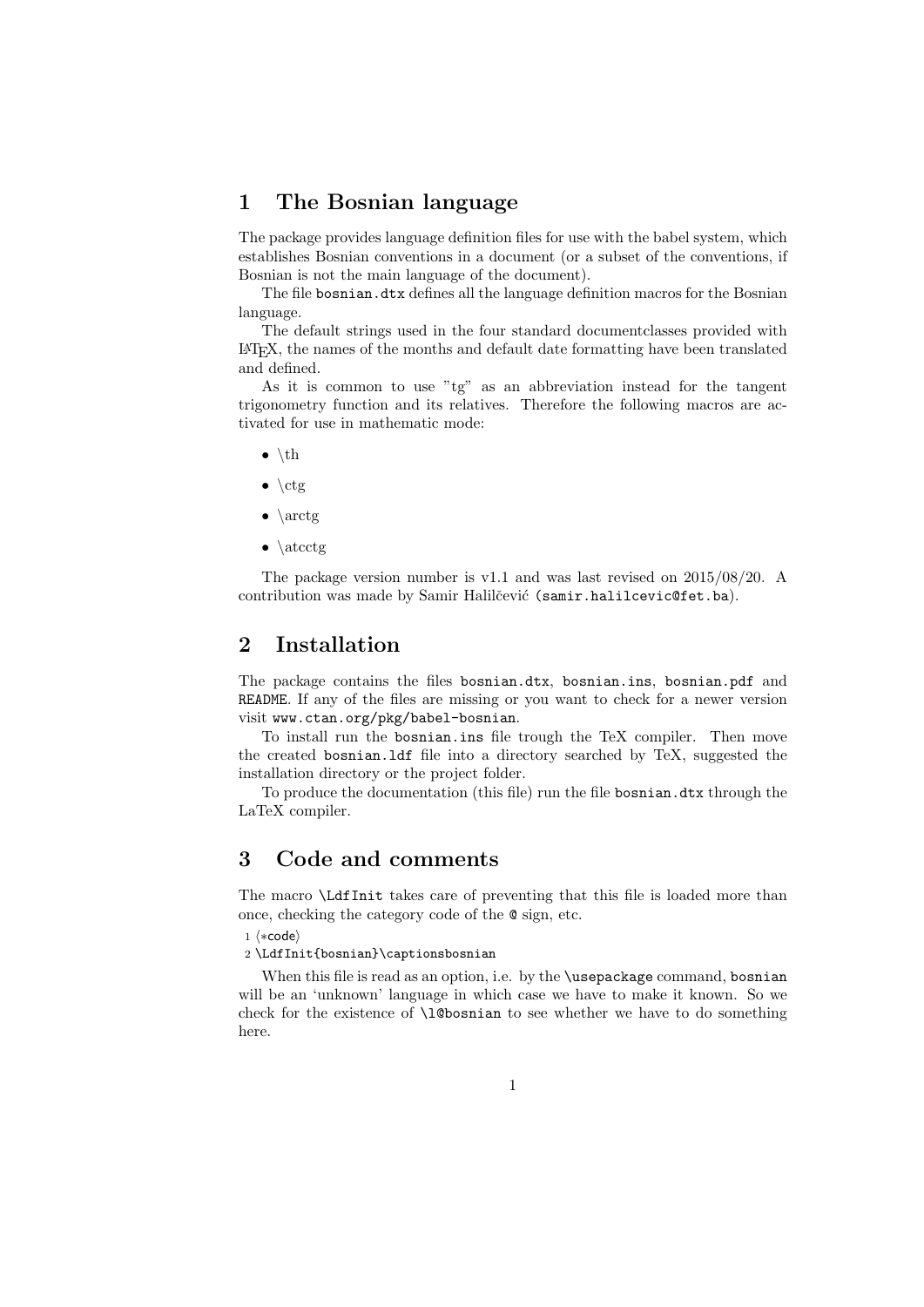```
3 \ifx\l@bosnian\@undefined
```

```
4 \@nopatterns{Bosnian}
```

```
5 \adddialect\l@bosnian0\fi
```
The next step consists of defining commands to switch to (and from) the Bosnian language.

\captionsbosnian The macro \captionsbosnian defines all strings used in the four standard documentclasses provided with L<sup>AT</sup>FX.

```
6 \addto\captionsbosnian{%
                  7 \def\prefacename{Predgovor}%
                  8 \def\refname{Literatura}%
                  9 \def\abstractname{Sa\v{z}etak}%
                 10 \def\bibname{Bibliografija}%
                 11 \def\chaptername{Poglavlje}%
                 12 \def\appendixname{Dodatak}%
                 13 \def\contentsname{Sadr\v{z}aj}%
                 14 \def\listfigurename{Popis slika}%
                 15 \def\listtablename{Popis tablica}%
                 16 \def\indexname{Indeks}%
                 17 \def\figurename{Slika}%
                 18 \def\tablename{Tablica}%
                 19 \def\partname{Dio}%
                 20 \def\enclname{Prilozi}%
                 21 \def\ccname{Kopija}%
                 22 \def\headtoname{Prima}%
                 23 \def\pagename{Stranica}%
                 24 \def\seename{Vidjeti}%
                 25 \def\alsoname{Tako\dj er vidjeti}%
                 26 \def\proofname{Dokaz}%
                 27 \def\glossaryname{Rje\v{c}nik}%
                 28 }%
   \datebosnian The macro \datebosnian redefines the command \today to produce Bosnian
                 dates.
                 29 \def\datebosnian{%
                 30 \def\today{\number\day.~\ifcase\month\or
                 31 januar\or februar\or mart\or april\or maj\or
                 32 juni\or juli\or august\or septembar\or oktobar\or novembar\or
                 33 decembar\fi \space \number\year.~}}
 \extrasbosnian
The macro \extrasbosnian will perform all the extra definitions needed for the
\noextrasbosnian
Bosnian language. The macro \noextrasbosnian is used to cancel the actions of
                 \extrasbosnian. For the moment these macros are empty but they are defined
                 for compatibility with the other language definition files.
                 34 \addto\extrasbosnian{}
                 35 \addto\noextrasbosnian{}
   \mathbosnian It is common to use "tg" instead of "tan" in function names. Here are the defini-
                 tions of the new math operators:
```